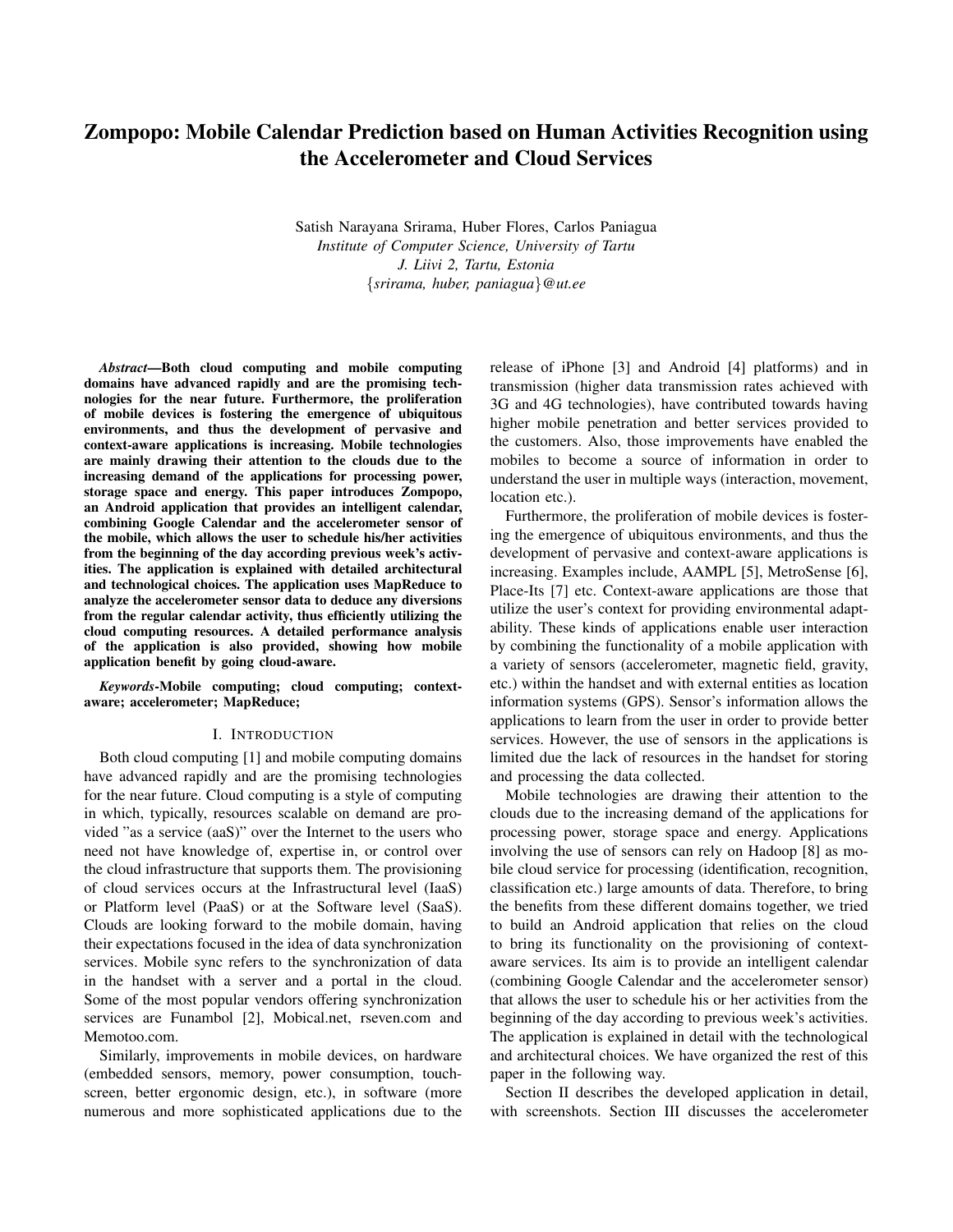data used in the application and how it is processed on the cloud. Later, section IV discusses the considered architectural and technological choices. Section V provides a detailed analysis of the application. Section VI discusses the related work and Section VII concludes the paper with future research directions

# II. ZOMPOPO: APPLICATION DESCRIPTION AND **SCREENSHOTS**

Lately, mobile devices have become an indispensable tools in everyday life due enables the ubiquity access for storing user's information (contacts, agenda etc.) and for executing low demanding computational tasks (calendar, text editor etc.). Moreover, handsets are too attached to the user that may be used for capturing his or her context for enhancing the mobile applications with proactive behavior. For instance, the light sensor within the smartphones increases or decreases the brightness in the screen depending in the environmental changes with the purpose of saving energy. Services which are used often, such as mobile calendar it can enrich monitoring the way in which the carrier behaves.

A calendar service for mobiles can be provided locally within the handset as widget application (e.g. Android calendar etc) or externally as mobile cloud service using SyncML [9] (e.g. Google Calendar, Funambol etc), the difference between them relies in the fact that using an external source multiple handsets can be synchronized with the cloud, meanwhile the local source is only useful for one individual user. Zompopo makes use of the second approach since it uses cloud services (Hadoop) for processing the data gathered by the accelerometer. Zompopo is an application that tries to extend the capabilities of a generic calendar adding a feature that makes use of the accelerometer sensor for predicting the activities which the user will perform during the day based on the sensing of previous week's activities. Since the accuracy of the prediction depends on a set of data collected in advance, the use of the Zompopo application is restricted to collecting information one week before the activation of the prediction feature. The following description assumes that the information was already collected.

While Zompopo is executing in the handset background; the data from the accelerometer is gathered and stored in a SQLite database (the accelerometer analysis is discussed in detail in section III). By default the accelerometer is always sensing environmental changes that is appended to the database file and then offloaded from the mobile to the cloud storage once per day (23:00 pm). The file is uploaded though MCM (Mobile Cloud Middleware) to the cloud with an unique Id that consist in the date plus the prefix zompopo. For example: The offloading of today was stored as "09-05- 2011-zompopo". At the beginning of each day (generally 7:00 am), Zompopo sends a request to MCM for obtaining the set of activities to be included in the calendar. Since



Figure 1. Zompopo application flow

MCM implements an asynchronous notification feature for decoupling the handset from the mobile cloud services; the hadoop task for analyzing all the set of historical files is delegated to MCM, releasing the mobile from the activity. The progress of the task is monitored by MCM, which informs the user through a notification message when the task is finished along with the information about its final result (refer to figure 1). MCM is discussed in detail in section IV.

Once the handset is notified about the results, Zompopo shows a screen with the list of suggested activities (hour + name of the activity) that could be included in the daily calendar. Since Zompopo was developed for Android; the activities are created using the default calendar application which comes with the OS. The android calendar allows to use SyncML for the synchronization with Google calendar service, and thus changes are replicated to the cloud calendar service automatically. However, the creation of activities is also possible from MCM as is able to access Google cloud services. Therefore Zompopo is not tied to the mobile platform and can be easily extended.

# III. HUMAN ACTIVITIES RECOGNITION USING THE ACCELEROMETER AND HADOOP PROCESSING SERVICE

Nowadays mobile devices are equipped with a variety of sensors (GPS, magnetic field, etc) that enrich the mobile applications with location awareness and sensing capabilities. Those advances enable fitting contextual requirements for improving the quality of service (QoS) in the applications as it allows adapting the interaction between the handset and the user in real-time. For example, a sensor such as the accelerometer is used for sensing how the user is holding the handset, and thus changing the position of the screen as a result. The accelerometer is a sensing element that measures the acceleration associated with the positioning of a weight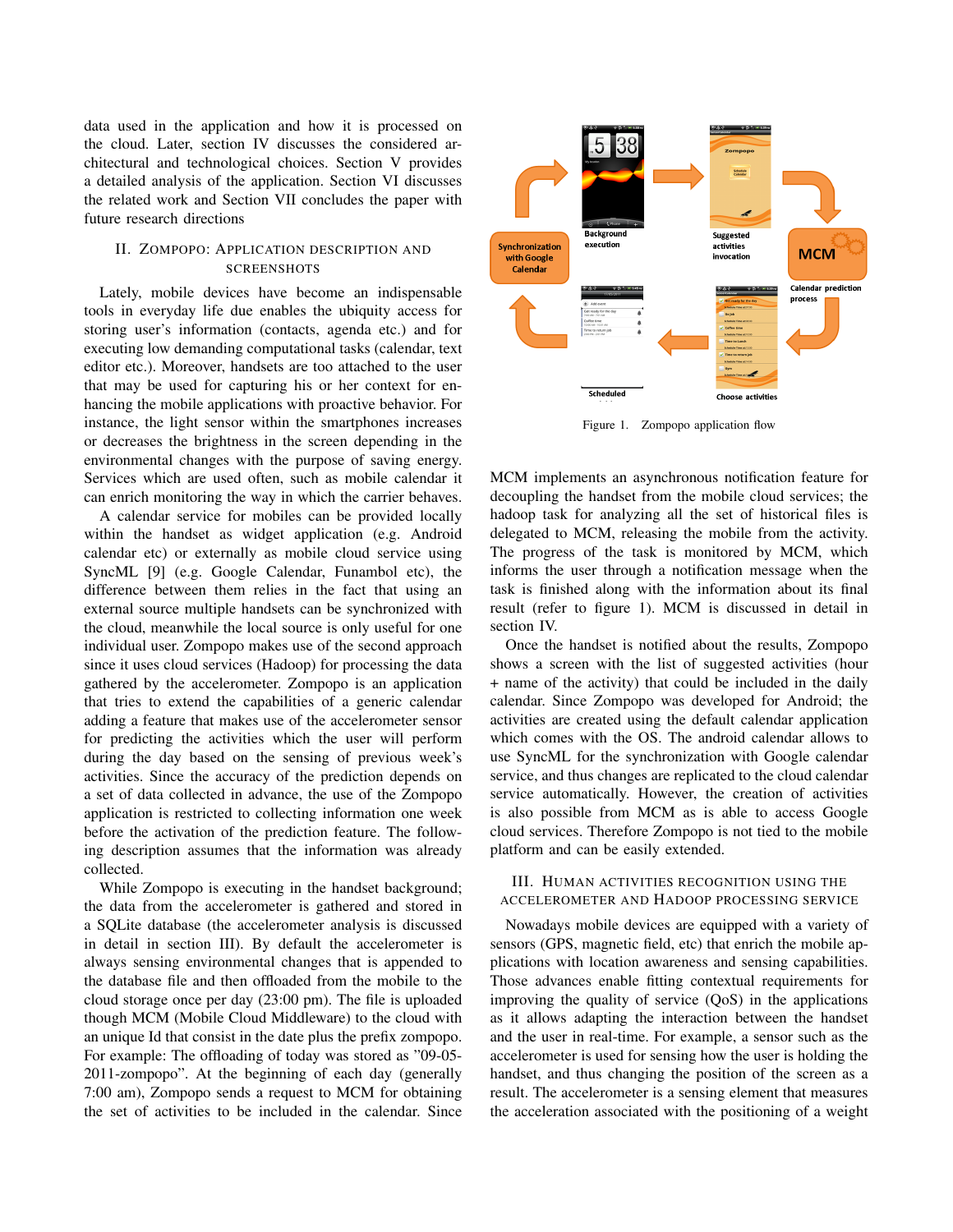

Figure 2. 3-axis readings for different activities

in which it has being embedded (device). Depending on the number of axes, it can gather the acceleration information from multiple directions. Generally a triaxial accelerometer is the most common in mobiles from vendors such as HTC, Samsung, Nokia etc. Therefore, acceleration can be sensed on three axes, forward/backward, left/right and up/down. For example: in the case of a runner, up/down is measure as the crouching when is warming up before starting to run, forward/backward is related with speeding up and slowing down, and left/right involves making turns while he is running.

While the accelerometer is able to track information for the recognition of multiple human activities (walking, running, etc) for an immediate response, each activity is differentiated according to the behavior of the data collected by the accelerometer as shown in figure 2. In the context of Zompopo it can be used altogether with cloud services for the prediction of repetitive activities based on a historical set of data. The accelerometer provides information across time related with acceleration along x axis, acceleration along y axis and acceleration along z axis. This information may be used for the identification and classification of certain patterns which are defined in the Zompopo criteria as; standing, walking and running. However, for performing such analysis a classification algorithm using Hadoop is used, which is shown in figure 3. Hadoop is a framework that provides support for the analysis of data-intensive distributed applications (thousands of nodes) within the cloud. The algorithm applies map/reduce for matching the patterns described above, but since the actual aim of the Zompopo is the invocation of data-intensive processing services from the cloud, a basic algorithm is introduced. This algorithm was implemented using Hadoop 0.20 and Java as programming language.

The MapReduce algorithm consists of two basic steps, the Map and the Reduce functions. The Map function takes one set of key value pairs and maps them to intermediate key pairs. The intermediate key pairs are sorted and grouped together by the framework and passed to the reduce function. The Reduce function takes the intermediate key pairs and produces the output. The input process is showed in figure 4



End of the algorithm

Figure 3. Classification algorithm using Hadoop map/reduce

```
writeNumber(csvFile, sequentialFile)
  createSequentialFile()
  foreach line in csvFile:
      sequentialFile.append(time, [x, y, z])done
end
```


and uses a CSV file to start the algorithm. Each line within the file contains the following information  $\langle$  index, time, x,  $y, z$ , where time is measured in hours, x, y and z are the 3 axis measured by the accelerometer. Those data is mapped individually to one key value with the following structure  $\lt$ time, [x, y, z]  $>$ to produce one Sequential File that is the input for the MapReduce process.

The Map function takes each key  $\langle$  time, [x, y, z] $>$ from the Sequential File and creates one temporary key  $\lt$ time,  $x$  > (figure 5). The value of x is considered more representative than y and z since x measures the change of position when person is moving forward or backward and the prediction is based on the idea of movements that involves the carrier locomotion from one place to another. Thus, the recognition is based on x axis. In future improvements of the algorithm the values y and z will be considered to produce more accurate results.

Later, the Reduce function receives the temporary keys grouped and sorted by time. Each key represents one set of x values and each key is processed by one Reducer. Two statistical measures, the mean and the standard deviation are used for analyzing the data, and thus determining whether

# $map(time, [x, y, z])$ emit Intermediate(time, x); end

Figure 5. Segregation of accelerometer data based on x axis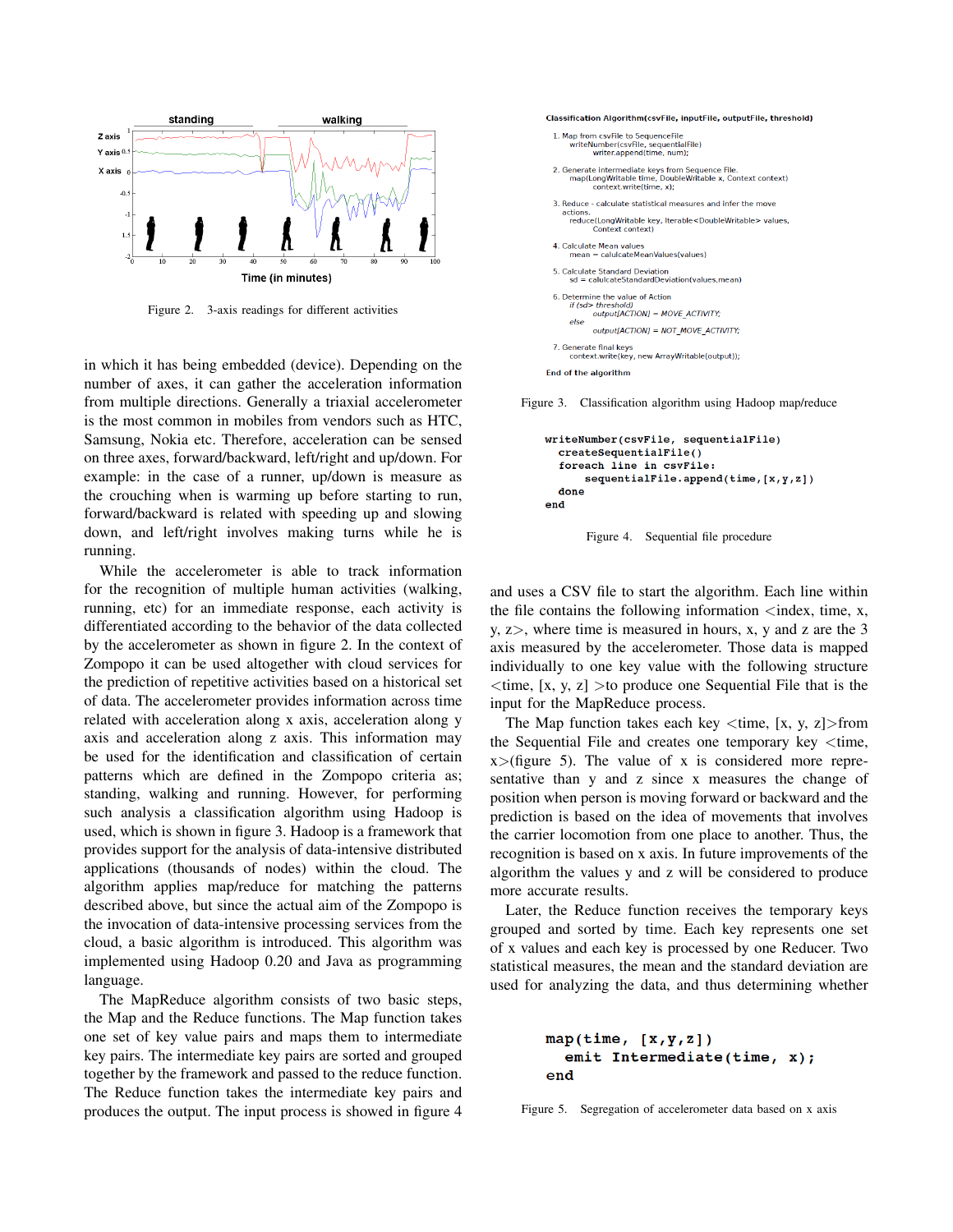```
reduce(time, xValues, threshold)
 meanValue = calculateMean(xValues)sd = calculateStandardDeviation(xValues)
  if (sd > threshold)emitFinal(time.mean.standardDeviation."Moving")
  else
    emitFinal(time.mean.standardDeviation
              , "Not Moving")
end
```
Figure 6. Reduce Function

the user is moving or not. The standard deviation indicates how the data is spread out over a range of values. Based on figure 2 the more spread out the values are the more the user moves and in the opposite way the more the values are close to each other the less the user is moving. The Reduce function (figure 6) calculates the two statistical measures and uses the standard deviation to determine if the user is moving or not for the given set of values. One threshold value for the standard deviation is defined with a value of 1 for this experiment. If the standard deviation is below the threshold values the algorithm infers that the user was not moving. If the standard deviation is greater than the threshold value it means the data is spread enough to infer that the user was moving by the time the data was measured. The Reduce produces the output in CSV file with information such <time during the day, Accelerometer Measure, Standard Deviation, Action>, where accelerometer Measure is the mean value of the x values received by the Reducer and Action is the activity inferred by the algorithm.

# IV. GENERIC MIDDLEWARE FOR MOBILE CLOUD SERVICES INVOCATION

The direct invocation of a cloud service (such as Hadoop) is resource consuming for a mobile phone, as the operating system tends to get stuck if the computation offloading requires long waiting time for getting a response back. Moreover, meanwhile the handset is waiting for an answer, it cannot make another application call from the user, hence the mobile is not able to execute concurrent tasks. Also such waiting time is not tolerable for the user and mobile application usability perspective. Consequently, its necessary to rely on a middleware solution for getting the results asynchronously.

Several cloud services are considered in the Zompopo application, most of them are bounded by numerous constraints like cloud provider's technology choices, platform restrictions etc. Cloud providers offer proprietary APIs and routines to consume the services, e.g. Google (Gdata API suite) and JetS3t API [10] (Amazon S3 [11] and Eucalyptus [12]). Therefore, cloud interoperability is not possible and when a mobile mashup application is to be created, it has to be developed for a specific cloud provider. Moreover, the devices need to have the APIs specific to the mobile platforms like Android or iOS, and cloud vendors are generally observed to be slow in providing APIs for multiple mobile



Figure 7. Architecture of the Mobile Cloud Middleware

platforms. For example, at the time of writing this paper, Amazon has just released the mobile API for Android and still in beta. To counter most of these problems in general, Mobile Cloud Middleware (MCM) has been developed.

MCM is introduced as an intermediary between the mobile phones and the clouds in the mobile cloud service invocation cycle. The architecture is shown in figure 7. MCM fosters mobile platform heterogeneity and the combination of different cloud services into a mobile mashup application. When an application tries to connect to a basic cloud service, it connects to the TP Handler component of the middleware, which receives the request. The transportation handler can receive the requests based on several protocols like the Hypertext Transfer Protocol (HTTP) [13] or the Extensible Messaging and Presence Protocol (XMPP) [14] The request is then processed by the Interoperability API engine, which selects the suitable cloud API and creates a unique adapter that ensures the transactional process with the cloud.

When the request is forwarded to the MCM Manager, it first creates a session assigning a unique identifier for saving the system configuration of the handset (OS, clouds credentials, etc.) and the service configuration requested (list of services, cloud providers, types of transactions, etc.) in a temporal storage space, respectively. The identifier is used for handling different requests from multiple mobile devices and for sending the notification back when the process running in the cloud is finished. Later, the interoperability API engine verifies the service configuration for selecting the suitable API, depending on the cloud vendor. A temporal transaction space is created for exchanging data between the clouds. The aim of the temporal space is to avoid offloading the same information from the mobile, again and again.

Once the interoperability API engine decides which API set it is going to use, the MCM Manager requests for the specific routines from the Adapter Servlets. The servlets contain the set of functions for the consumption of the cloud services. Finally, MCM Manager encapsulates the API and the routine in an adapter for performing the transactions and accessing the SaaS. The result of each cloud transaction is sent back to the handset in a JSON (JavaScript Object Notation) [15] format, based on the application design. In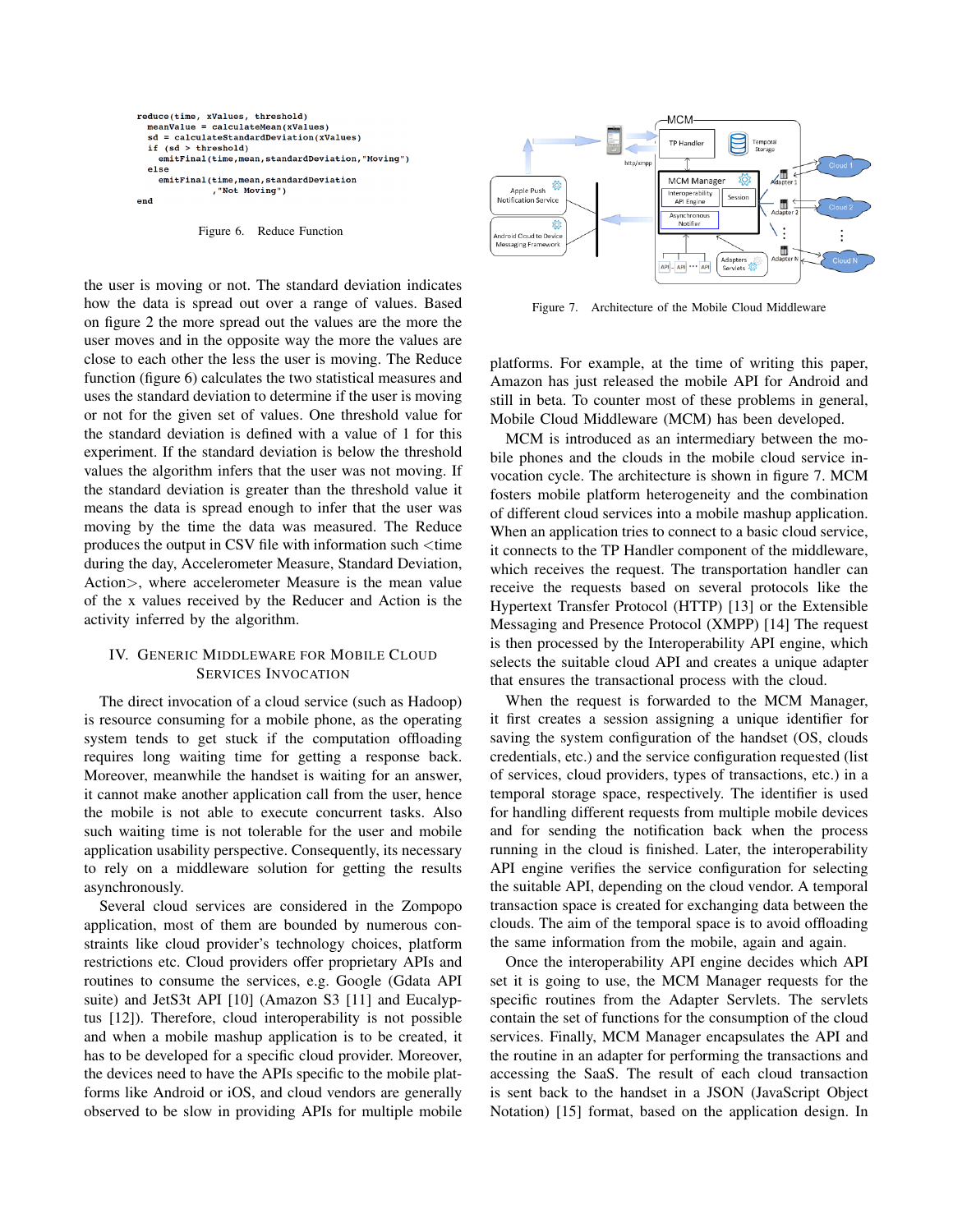case of the Zompopo application the final result is sent just once, after all the cloud services are finished. The adapter keeps the connection alive between MCM and the cloud, and monitors the status of each task running within the cloud.

When all the cloud services are completed, MCM Manager uses the asynchronous notification feature to push the response back to the handset. Since, Zompopo is an Android application, it follows the Android Cloud to Device Messaging Framework (AC2DM) [16] protocol for this task. AC2DM is a lightweight mechanism which lets to push a message into a queue of a third party notification service, which is later sent to the device. Once the message is received, the system wakes up the application via Intent Broadcast, passing the raw message data received straight to the Zompopo application.

# V. ZOMPOPO PERFORMANCE MODEL: ASYNCHRONOUS SERVICE INVOCATION

On the basis of the functional Zompopo prototype, the application was tested extensively for understanding its interaction performance with the user. The performance model and the analysis are addressed here. Figure 8 shows the sequence of activities that are performed during the execution of the application. Here the total application duration i.e. the total mobile cloud service invocation time, is:

$$
T_{mcs} \cong T_{tr} + T_m + \Delta T_m + \sum_{i=1}^{n} (T_{te_i} + T_{c_i}) + T_{pn} + T_{sync} \tag{1}
$$

Where,  $T_{tr}$  is the transmission time taken across the radio link for the invocation between the mobile phone and the MCM. The value includes the time taken to transmit the request to the cloud and the time taken to send the response back to the mobile. Apart from these values, several parameters also affect the transmission delays like the TCP packet loss, TCP acknowledgements, TCP congestion control etc. So a true estimate of the transmission delays is not always possible. Alternatively, one can take the values several times and can consider the mean values for the analysis.  $T_m$  is the time taken to process the request at the middleware.  $\Delta T_m$  is the minute extra latency added to the performance of the MCM, as the mobile is immediately notified with the acknowledgment.  $T_{te}$  is the transmission time across the Internet/Ethernet for the invocation between the middleware and the cloud.  $T_c$  is the time taken to process the actual service at the cloud. This process is repeated several times in the Zompopo application, as it is contacting different clouds like Eucalyptus, Google and Amazon. Hence the sigma is considered in the equation.

Similarly,  $T_{pn}$  represents the push notification time, which is the time taken to send the response of the mobile cloud service to the device via the AC2DM. Once the notification is received by the mobile phone the activities are created locally in a generic calendar. Since the information calendar



Figure 8. Mobile cloud service invocation cycle: Activities and timestamps

is an inherent Mobile sync feature for Android; an extra time is introduced,  $T_{sync}$  is the time in which the handset synchronizes the data with the cloud service (Google Calendar) though SyncML protocol. While  $T_{mcs}$  may seem a bit higher, the phone is rather free to continue with its tasks, so not much load on it. This is possible only due to the support for push notifications at the MCM. The mobile phone just sends the request and gets the acknowledgment back. Actual response from the cloud is sent to the mobile asynchronously. Thus the delay perceived at the mobile rather stays constant however big the  $T_{mcs}$  may be. ≅ is considered in the equation as there are also other timestamps involved, like the client processing at the mobile phone. However, these values will be quite small and cannot be calculated exactly.

To analyze the performance of the Zompopo application, Eucalyptus Walrus storage services are used for saving the information collected by the accelerometer. A historical set consisting in one week of accelerometer data (one file per day) was stored in a Walrus bucket (objects are stored in buckets). HTC desire phone, with a 5 megapixel color camera with auto focus and flash was considered for the analysis. It has a CPU speed of 1GHz, 576 MB of RAM and storage that can be extended up to 32GB. The application is developed based on the Android platform, compatible with Android 2.2 API or higher. Wifi connection was used to connect the mobile to the middleware. So, test cases were taken in a network with an upload rate of  $\approx 1409$  kbps and download rate of  $\approx$  3692 kbps, respectively. However, as mentioned already, estimating the true values of transmission capabilities achieved at a particular instance of time is not trivial. To counter the problem, we have taken the time stamps several times (5 times), across different parts of the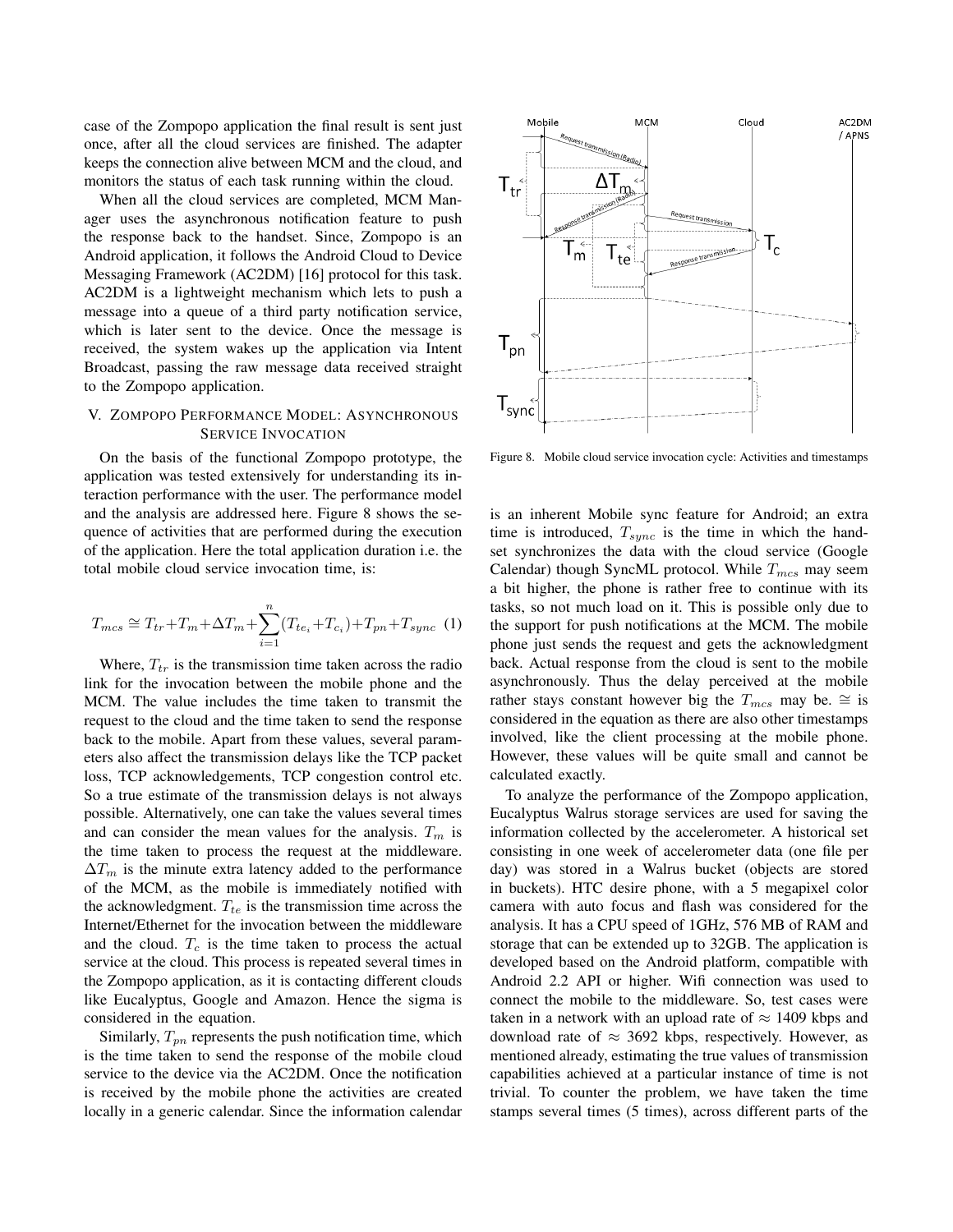

Figure 9. Timestamps of the application scenario

day and the mean values are considered for the analysis.

The timestamps are shown in figure 9. The value of  $T_{tr}$ +  $\Delta T_m$  is quite short (< 870 msec), which is acceptable from the user perspective. So, the user has the capability to start more data intensive tasks right after the last one or go with other general tasks, while the cloud services are being processed by the MCM. The total time taken for handling the cloud services at MCM,  $T_{Cloud}$  (  $\sum_{i=1}^{n} (T_{te_i} + T_{c_i})$  ), is also logical and higher as expected ( $\approx$ 100 sec). The  $T_{pn}$ varies depending on current traffic of the C2DM service and has an average of  $\approx$ 6 seconds.

### VI. RELATED WORK

Lot of literature exists about the accelerometer and how to use it for the recognition of human activities, the most extensive work is the one performed by Bao & Intille (2004) [17]. In their experiments they used 5 biaxial accelerometers on multiple parts of the body for the recognition of activities such as eating, sitting, reading etc. Several mobile applications that enrich their functionality with the accelerometer are developed, most of them context-aware applications. However, these application do not make use of cloud services since they use accelerometer for a proactive response in real-time. For example, AAMPL (Accelerometer Augmented Mobile Phone Localization) is a mobile application that claims that localization of the mobiles can get affected slightly as GPS information is not sufficient; therefore the application enhances the localization of the user's context using the accelerometer.

Similarly, SAPM (sleep activity pattern monitoring) [18] is a health care proactive application that makes use of the accelerometer altogether with cloud services to monitor and to study in a remote way the sleep-wake cycle of elderly people staying at nursing homes. SAPM collects and stores the sensors information in a remote server (middleware analogy), later after updating the system with sleep diaries, it sends the information to the cloud for being processed by an algorithm that matches and annotates the sensor data with manual sleep diary information.

Middleware approaches similar to our MCM have also been addressed in the literature. MCCM (Mobile Cloud Computing Middleware) [19] is a project which involves the use of a middleware for the consumption of web services (WS) [20] in a mobile mashup WS application. However, we have observed their middleware and the API support to be tightly coupled. Cloud agency [21] is another solution that aims to integrate GRID [22], cloud computing and mobile agents. The specific role of GRID is to offer a common and secure infrastructure for managing the virtual cluster of the cloud through the use of mobile agents. Agora [23] is another middleware solution which is in the development, which will enable new large-scale mobilecluster applications and will use mobile devices as nodes of a large-scale cloud-computing infrastructure. Agora will enable the devices to work together seamlessly. Although, we could not find any concrete implementations yet.

MCM mainly enables interoperability across multiple cloud architectures. One feature which really separates it from other approaches is its support for asynchronous push notification, which frees the mobile resources during most of the invocation process. Moreover, our earlier research also involved working with middleware for mobile web services, where Srirama et al. have realized a mobile web service mediation framework (MWSMF) [24] that helps in offering proper QoS and discovery mechanisms for the services being provided from the smart phones [25]. MWSMF is shown to be reasonably scalable and our future research will try to add the MCM as a component to the MWSMF.

# VII. CONCLUSIONS AND FUTURE RESEARCH DIRECTIONS

The cloud services invocation from the handset enables a next generation of mobile applications that are not limited by storage space and processing power. These kinds of applications access the shared pool of computing resources provided by the cloud on demand, and thus are able to handle tasks that require data-intensive processing. Zompopo is an Android application that makes use of cloud services for extending the capabilities of a generic calendar within the mobile phone. Zompopo fosters the provisioning of contextaware services from the cloud, since it tries utilizing a historical set of data collected by the accelerometer (stored and processed in the cloud) for predicting activities that may help the user for scheduling his or her calendar with the activities that will be performing during the day. The processing of historical data using Hadoop (MapReduce) allows finding trends that enable to context-aware applications fitting proactive responses for better adapting in the user's context. The paper explained the application with detailed architectural (services, hardware, etc) and technological choices. The performance analysis of the application shows that Zompopo can utilize cloud services for processing historical data with significant ease and reasonable performance latencies on the